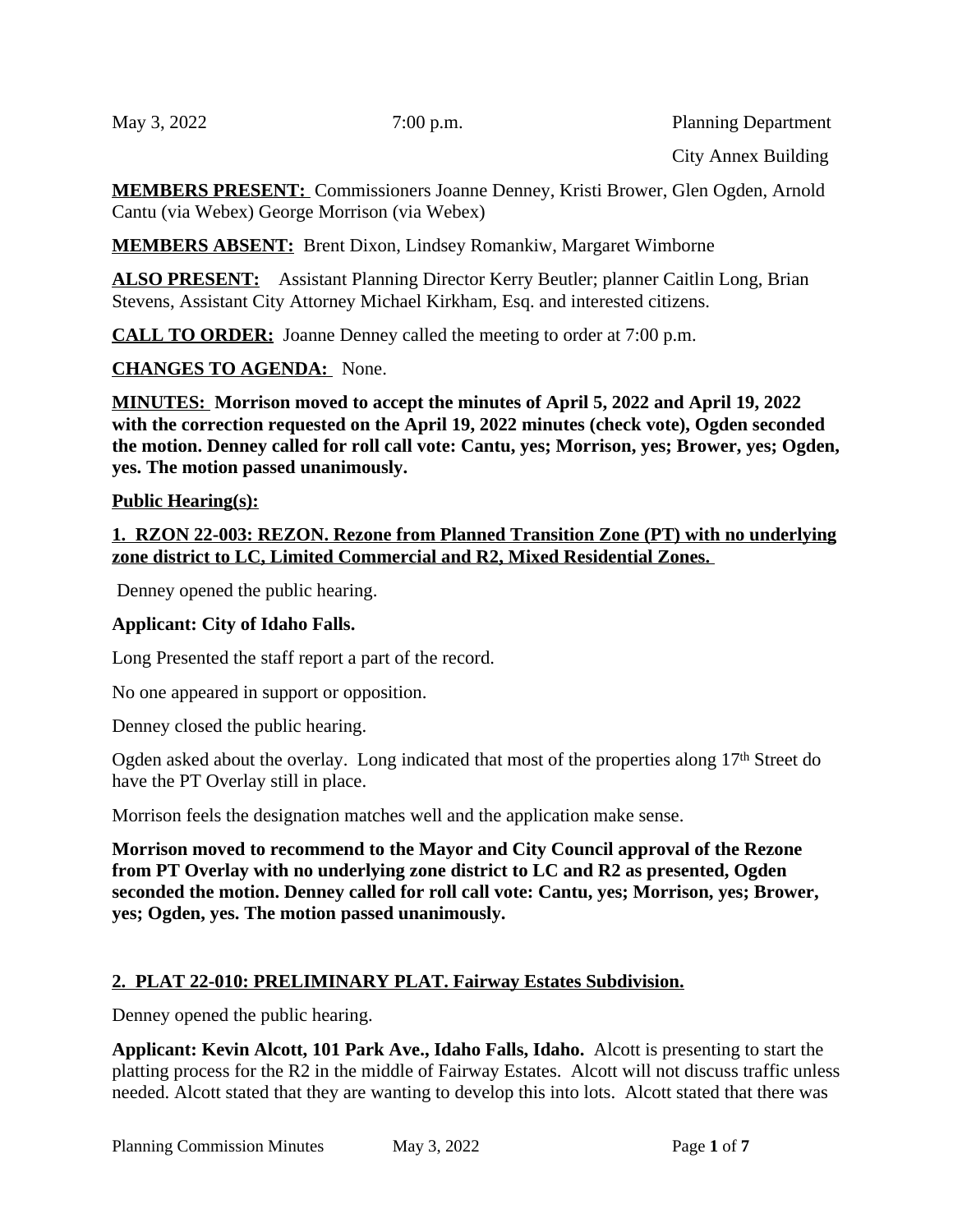discussion with the previous plat about the bridge, traffic, and exaggerations that were presented as evidence, and that became a basis for a limitation that was put on Alcott regarding the bridge to the Lewisville Highway. Alcott stated that a month ago they got through most of the bridge, and they had a shoring failure when they poured the deck and that was 10 days before water was in the canal, and so the deck will be poured in the fall when the water comes out of the canal. Alcott stated that the center pier and abutments are in place, and everything is ready for the deck. Alcott stated that they have had discussions with public works and the City engineer and several others regarding the bridge. Alcott stated that people have always questioned whether he would get the bridge put in, but he never questioned that. Alcott stated that they issued a contract and had an unfortunate accident. Alcott stated that to alleviate the City's concerns, they have arranged to bond the completion of the bridge, and they got final approval today on the language of the bond, and they have bonded the City for the completion of the bridge. Alcott stated that the language bonds the City for the bridge, regardless of whether the contractor ever gets paid. Alcott feels that the bridge is now a moot point and Division 26 is in final design right now with the approved preliminary plat that has the road going out to the bridge. Alcott stated that the road and the bridge will likely be done at the same time. Alcott stated that they have to follow the irrigation district now for timing when water comes out of the canal before the bridge can be finalized. Alcott stated that they are in compliance with the Zone, although the City would like a higher density development. Alcott stated that they are trying to maintain what they had originally planned in the area. Alcott showed the preliminary plat.

Stevens presented the staff report, a part of the record.

Ogden asked if there are alternative construction methods to building the bridge that wouldn't require the water being out of the canal. Alcott indicated that there is not, and the issue with the bridge is the topography from Lewisville Highway and the water surface from the canal, make it a tight working area. Alcott indicated that they have to be 12 inches above the water surface for the canal company, and they have to be relatively flat to the center of the Lewisville Highway, so you aren't coming down to the highway in icy conditions that would be unsafe. Alcott stated that they have 17" to work in that area and that is the exact thickness of the actual concrete deck that will be placed for the bridge. Alcott stated that they explored all other options, and it is physically impossible as they are limited in space. Ogden reiterated that they have limited space to work with. Alcott stated that they could not get enough strength out of precast bridge.

## **Support/Opposition:**

**Jeremiah Lily, 4965 River Bend Ln, Idaho Falls, Idaho.** Lily is the president of the Fairway Estates HOA. Lily wants clarification from the Commission, Staff, or applicant. Lily asked the difference between a preliminary and final plat.

Kirkham stated that this is not an opportunity to present questions to the Commission, but an opportunity to present comments and testimony.

Lily stated that one of the restrictions is based on a bond for the bridge as part of the preliminary plat. Lily wants to know what the term is on the bond associated with the bridge to ensure that the City and homeowners are going to get a bridge that has been guaranteed. Lily wants to know when the bridge will be completed.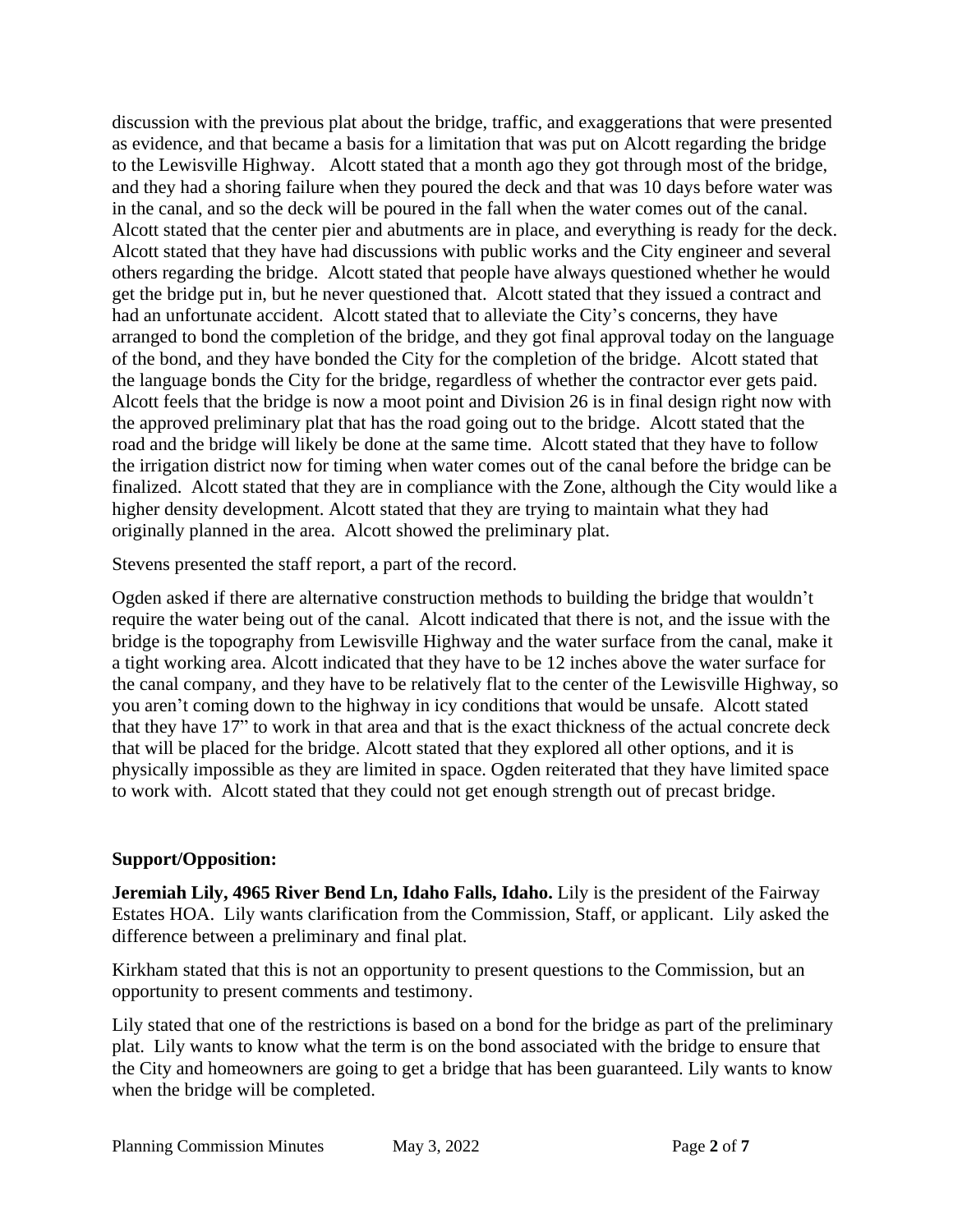Denney indicated that they are not answering questions, and Lily can make comments and when the Commission has their discussion, the questions could be answered at that time.

Lily had emailed Mr. Peter questions ahead of time and some of them were brough up, but he would like clarification on those questions.

Kirkham again stated that this is an opportunity to raise specific issues for the Commission about the plat, and this is not a forum of exchange, and asked Lily to present to the Commission the points that you are concerned about so they can review them in line with the zoning ordinance and subdivision ordinance.

Lily stated that the primary point of concern for the homeowners is that if given this preliminary plat, the bridge may not get built, and therefore more houses to deal with for egress without a bridge. Lily wanted to know if the connection of the bridge to the Lewisville Highway has been approved and if the preliminary platting has restrictions for the bridge. Lily stated that it is not clear in the preliminary plat as far as the status or requirements for the bridge to connect to the Lewisville Highway.

**Alison Hicken, 375 Pevero Drive, Idaho Falls, Idaho.** Hicken asked them to go back to the map of the entire neighborhood. Pevero showed where here home is on Pevero Drive. Hicken is frustrated that 20 years ago they were told that the neighborhood would be connecting, and as it stands all exit points out of Fairway Estates which is approximately 700 homes and all exit points of the neighborhood feed to 5<sup>th</sup> West (Pevero Drive, Fairway Blvd., La Quinta, North Point), and the only other access point out of the neighborhood that goes to  $65<sup>th</sup>$  West is a long way away. Hicken stated that they have gotten frustrated with recent plats being approved. Hicken is uncomfortable sending her 4 small children out to play or cross the road to friend's house, because with each new plat that is developed there are many construction crews coming through Pevero. Hicken stated that in 2019 they fought and have traffic studies to show numbers. Hicken stated that Pevero is not an arterial road, and it is a residential collector and is not designed to be handling all of this traffic. Hicken stated that the heavy construction trucks are having to go over a mile on Pevero to get where they need to go. Hicken stated that they have addressed speed limits and patrols with the City and they are concerned that until the bridge is connected, which was promised in 1998, they have no assurance other than a hand shake that the bridge is going to be developed, and when the bridge is developed is allows egress to get out of the neighborhood, and also allows another access point for fire, police, ambulance to get into he neighborhood. Hicken related a story from 2016 where there was a fire behind her house and fire department could not get to them for 40 minutes because of downed trees on 5<sup>th</sup> West and 33<sup>rd</sup> North, and finally could get to 65<sup>th</sup> North. Hicken is concerned that they are continuing to approve plats without having the access points they were promised as residents, and the residents are sick of having 17<sup>th</sup> street type road in their neighborhood. Hicken is concerned about the fire code requirement to have an access point, and one of the points that they approved is an access point on Eagle Wood that goes to a dirt berm with a fence, and behind is the City landfill, and no exit point from the neighborhood, but that has been counted for Fire Code. Hicken stated that they continue to measure the fire code exit point based off of a radius from a measured point. Hicken stated that they were told they would not continue to approve preliminary plats without the bridge being in place and functional, because of that Fire Code. Hicken stated that she doesn't fault Alcott, and he is trying his best. Hicken is nervous if Alcott has a heart attack and no longer has the ability or desire to continue building and doesn't do the bridge, then they are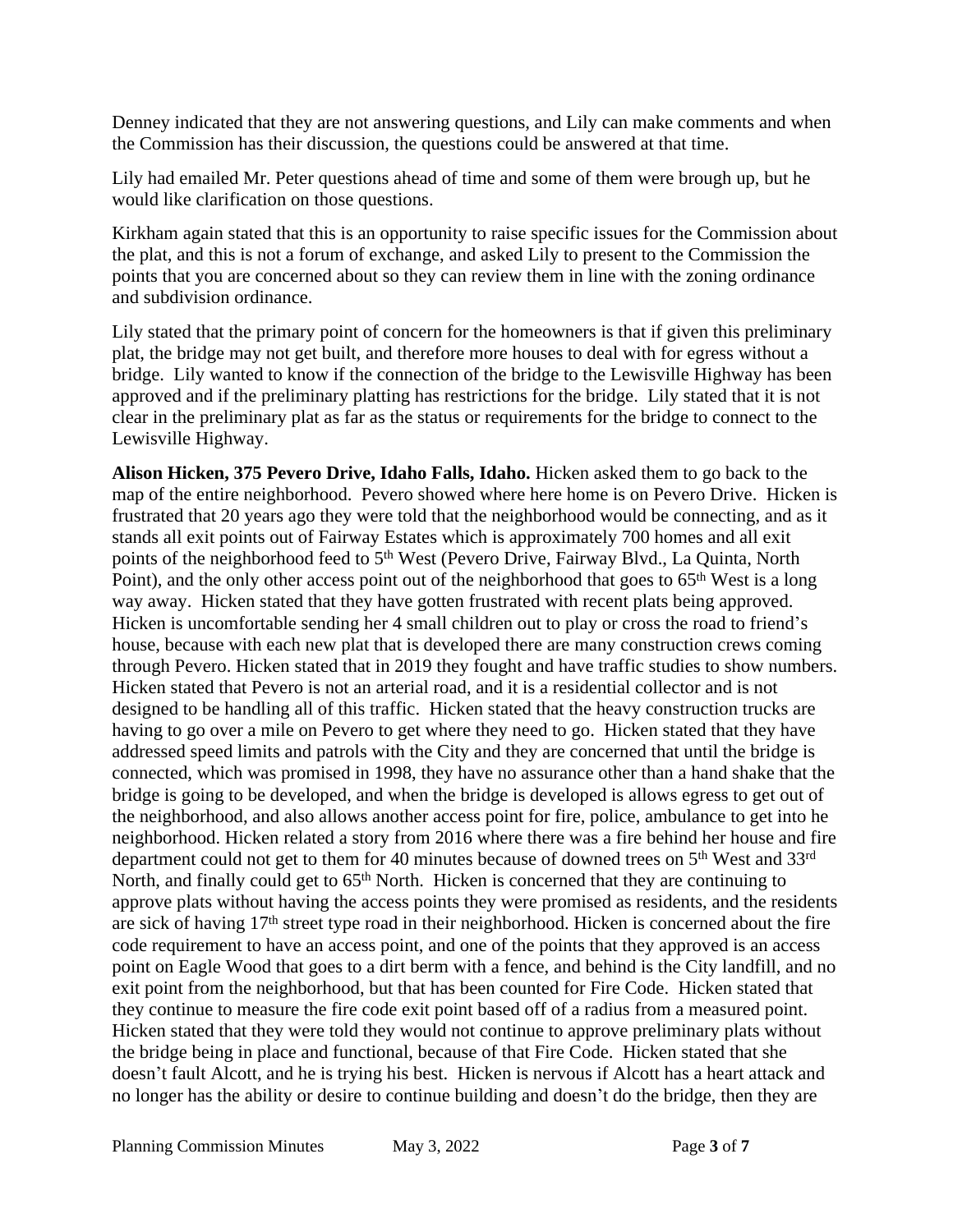stuck with no way to get out of their neighborhood. Hicken was excited to see that the bridge was starting to be constructed and they cried when the construction collapsed. Hicken asked the Commission to favor the homeowners and recognize that there shouldn't be further development until they have a completed access point which includes a road. Hicken stated that where the bridge is at is a dirt field, and the construction equipment can't get there. Hicken understands that Alcott is hoping to build the access points so that other construction equipment can travel that direction, but it is not there yet, and they want to make sure that it is there before there is any more building.

**Lyle Hippin, 379 Rockhill Lane, Idaho Falls, Idaho.** Hippin's home is near where the bridge is being built. Hippin is asking the Commission to hold Alcott and engineering accountable to make sure that this doesn't happen again. Hippin stated that this bridge was promised to the community 3 years ago, and that is plenty of time. Hippin understands that there was an attempt and it failed, and he doesn't know whether engineering was at fault, or contractor, but there has been time to build the bridge and he is asking the Commission to enforce accountability on previous promises made to the community and not allow further platting until the bridge is completed.

**Applicant: Kevin Alcott, 101 Park Ave., Idaho Falls, Idaho.** Alcott stated that the bridge will be built this fall as soon as the water is out. Alcott stated that they have posted a performance and payment bond to ensure that completion. Alcott stated that if he dies or has a heart attack, or decides he doesn't like the residents, the bridge will be built. Alcott stated that the statement that there was a promise 20 years ago to build a bridge, but 20 years Alcott didn't own the farm that the bridge is going on, and that is a blatant mis statement and exaggeration. Alcott stated that there was a fire, and this has been discussed twice in the last years hearings, and Alcott brought the incident report from the fire department, and it showed from the time they received the call, until the time it was "all clear" and the fire department was ready to go on another call was 17 minutes. Alcott talked to the Fire Marshall and the station that normally responded to that area was out on another call, so the truck came from a secondary station and still got there in 17 minutes. Alcott stated that last time Hicken testified she said that it felt like an hour, but the facts are the fire department was there and ready to go in 17 minutes, and there is nothing to say that having a bridge in place would have made it any different. Alcott stated that the fire department has reviewed the Fire Code and there are no problems with the access point, and they are not relying on an access point to the dump, but rather the end of the road of Pevero to the road that comes through Kings Island and that is the distance that is measured. Alcott has met with the fire department 3 weeks ago and they have no concern with what is going on in Fairway Estates, and they were only concerned that the bridge be strong enough to drive a bridge across it. Alcott stated that the bridge will be highway rated. Alcott stated that the bridge on 65<sup>th</sup> North is not made to handle construction traffic and therefore legally couldn't handle a fire truck. Alcott stated that this bridge is designed to highway standards and is pretty significant. Alcott stated that he said 3 years ago when they were going through the bridge issue, Alcott said that when they get to the point they will put in the bridge. Alcott stated that absent a construction issue, the bridge would be there today. Alcott stated that the deck for the bridge will happen as soon as the water goes out. Alcott stated that he has been hearing people's concerns for 20 years that he cannot be trusted to do anything, and he has done everything that the City has asked and then some. Alcott asked that the traffic study be include in the record.

Denney closed the public hearing.

Planning Commission Minutes May 3, 2022 Page **4** of **7**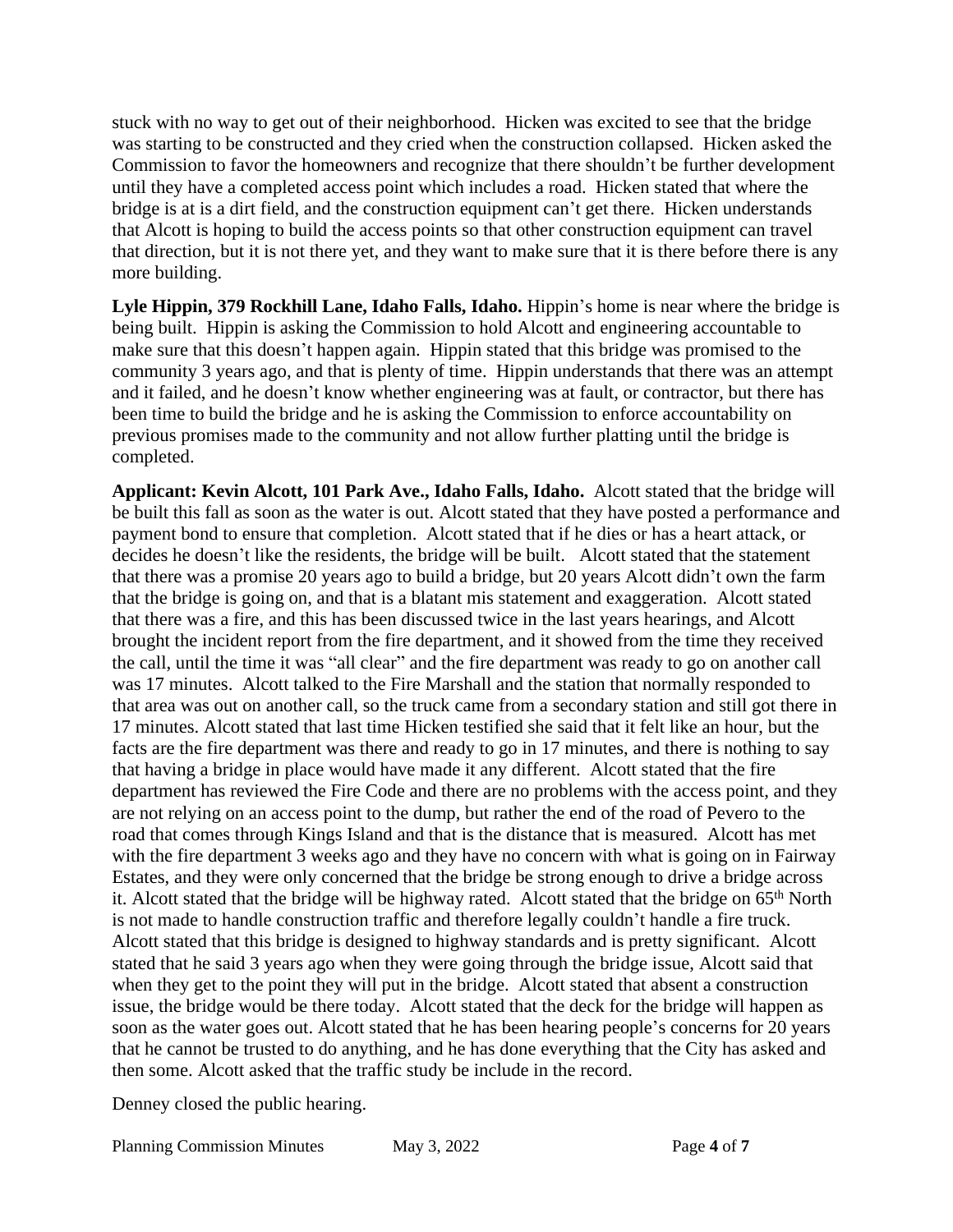Morrison stated that Alcott had made an agreement with the City and has been following that along and Morrison has no doubt that the bridge will be built, and they have the contractor's assurance and the bonding. Morrison stated that it is only 5–6-month delay and none of the houses will be finished in that time, so it shouldn't make much difference in the traffic.

Ogden took the opportunity to drive to Fairway Estates today and drove around. Kirkham stopped Ogden and told him he cannot consider anything that wasn't introduced tonight in the hearing, so his decision cannot be relied upon anything that wasn't received on the record tonight. Ogden stated that he doesn't have history on why the bridge wasn't constructed before Plat 26. Ogden is assuming from Alcott's comments that the bridge was to be built at the tail end of development through that process. Ogden feels that the access point is crucial. Ogden feels that the access point should have been done sooner. Ogden understands that they are 5 months out from potential completion, and there is a bond in place.

Denney stated that there was a question about a preliminary plat and final plat and Denney asked Stevens to address that question.

Stevens stated that a preliminary plat is a rough guide of what they intend to do, and a final plat is the recorded document that closes out and is the legal instrument for the completion of the outlaying of the shapes of the land that is to be sold in the future, or given as right of way, or other public utility improvements to the City.

Kirkham agreed and added that a preliminary plat doesn't create a right to subdivide the property, and it only gives the idea to the City of what the area would look like when it is split and sold. Kirkham stated that when a final plat is approved that is when lots can be sold.

Denney asked if they could discuss what the conditions of the bond.

Kirkham has reviewed the bond and stated that the bond is for \$370,000+ and is conditioned on the payment to the contracted bridge builder listed on the Bond (Cannon Builders). Kirkham stated that the condition is that they have already received parts of that contracted payment to construct a bridge and that is why they began the bridge, and the conditions of the bond are that if they fail to finish completion of the project after they have been completely paid then either Cambridge Development or the City can come in an get a new bridge builder and the surety company that issued the bond will pay a contractor to build a bridge. Kirkham stated that he is not sure what the performance date on the contract since they hit some trouble with that and that has pushed the completion date out as a matter of necessity. Kirkham stated that if the contractor fails to perform and the City is unsatisfied they will demand to see the contract and see when the performance date was and if Cambridge Development refuses to enforce that contract the City will come in and enforce the contract for them and that is what the bond provides the City the mechanism to enforce and to have it paid for if the bridge builder refuses. Kirkham stated that in some ways it replaces the developer with the City. Kirkham stated that there has been concern if the developer became uninterested in building the bridge, that the City now has the ability to step in place of the developer and demand the bridge be built, and the bond gives the City the ability to get a new bridge builder, and have it paid for without taking from taxpayers.

Ogden asked if it is only if the contractor fails to complete the bridge, then the City would step in after an undisclosed date. Kirkham stated that the performance date has already supposed to have occurred, and the bridge was supposed to be completed, but the fact that there was a reason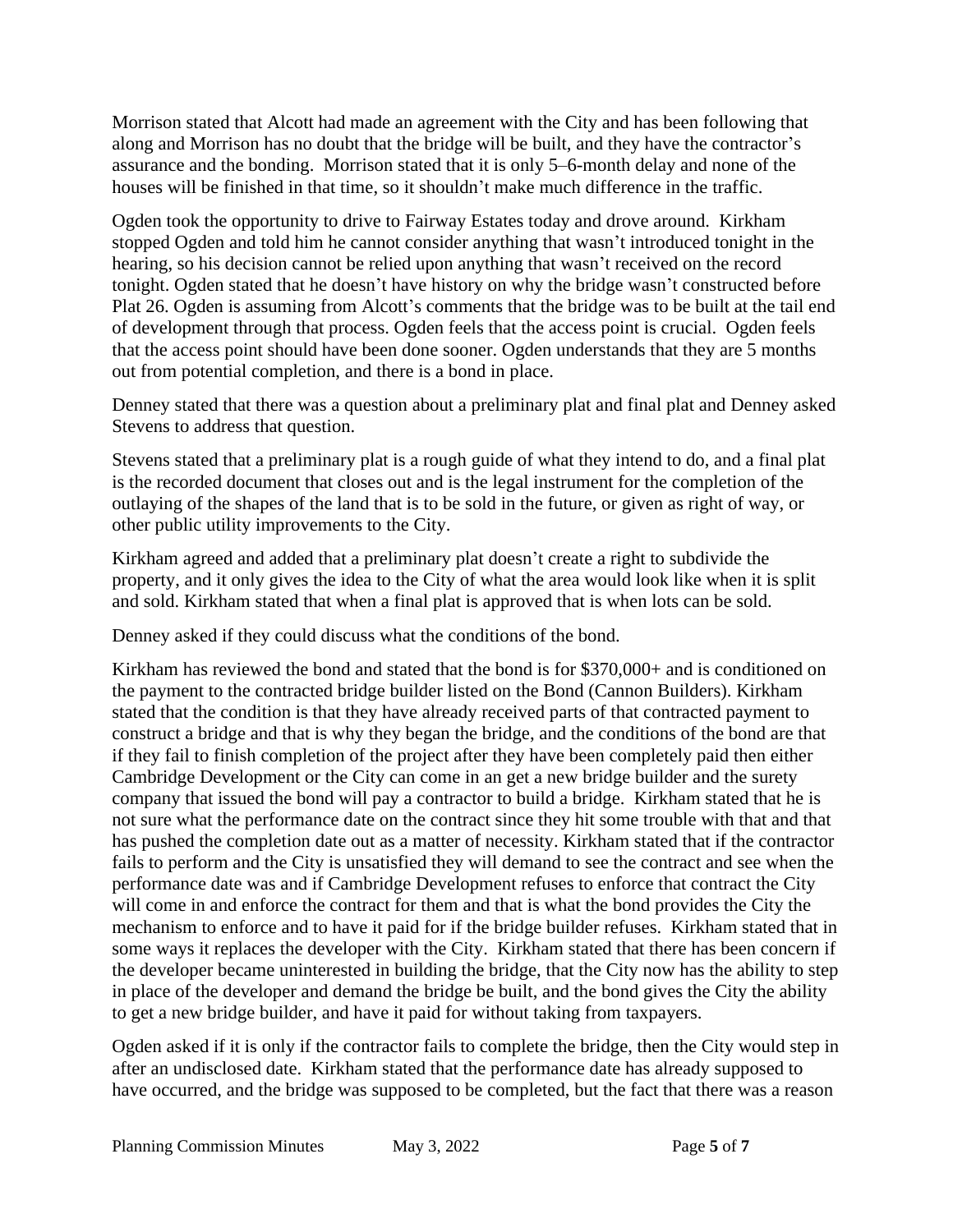why the portion collapsed and now it's not complete. Kirkham stated that they have the performance bond, and that performance date will be pushed back because it is impossible to perform right now. Kirkham stated that they will give a reasonable time to complete the contract and if it doesn't get built this fall the City can step in and require the bridge be built. Ogden asked if it is public works that will make that decision. Kirkham agreed that public works does it, but they haven't had to do it often because of the credit worthiness implications if your bond gets pulled can be catastrophic for your business, so many people have performance bond issued, but the City rarely has to enforce those because it is a major deterrent for you to avoid your obligations, and it is a significant protection for the City.

Cantu asked about the response to the traffic study. Denney stated that it wasn't discussed but was asked to be included into the information of the report.

## **Brower moved to approve the Preliminary Plat for Fairway Estates North East as presented, Morrison seconded the motion. Denney called for roll call vote: Cantu, yes; Morrison, yes; Brower, yes; Ogden, no. The Motion passed 3-1.**

Ogden opposed the motion because he feels that the bridge should have been done a few years back, and he feels it is appropriate to pause a little bit and let some time go by and work get done so that is accessible to the plat before it is approved.

**Morrison moved to accept the Reasoned Statement of Relevant Criteria and Standards, Brower seconded the motion. Denney called for roll call vote: Cantu, yes; Morrison, yes; Brower, yes; Ogden, yes. The motion passed unanimously.**

## **Business:**

## **3. PLAT 22-011: FINAL PLAT. Fairway Estates Division No. 30.**

**Applicant: Kevin Alcott, 101 Park Ave., Idaho Falls, Idaho.** Alcott stated that this is part of the currently approved preliminary plat. Alcott showed one section that is in the preliminary plat that was just approved, and that portion will allow them to build out both sides of the street in the area. Alcott stated that Division 26 is building the street, and this Plat will allow them to get the utilities stubbed where they need to be on that side of the street. Alcott stated that these lots might get started this fall but will not be completed this fall due to building costs and getting pipe, etc. is taking 1 year out. Alcott stated that the discussion about the bridge being built earlier, wouldn't make sense because there is no road to that bridge. Alcott stated that this division will provide the road to the bridge, and that is now when it makes sense to have a bridge in this place. Alcott stated that all utilities come in from the southwest corner of the development and it is not feasible to build a 1.5-mile road and 1.5 mile of utilities ahead of time. Alcott stated that they meet all the criteria, and the recommendation revolves around the bond for the bridge, and that is in place.

Stevens presented the staff report, a part of the record.

Ogden stated that it is 34 lots and that no homes will receive final occupancy before the bridge is complete, but that is a lot of construction vehicles that will go through that area along Pevero to get there. Ogden is hoping that what Mr. Alcott stated is true, that they won't have much work going on until the fall, because Ogden would be concerned with any additional traffic going through the development go get to the 34 lots.